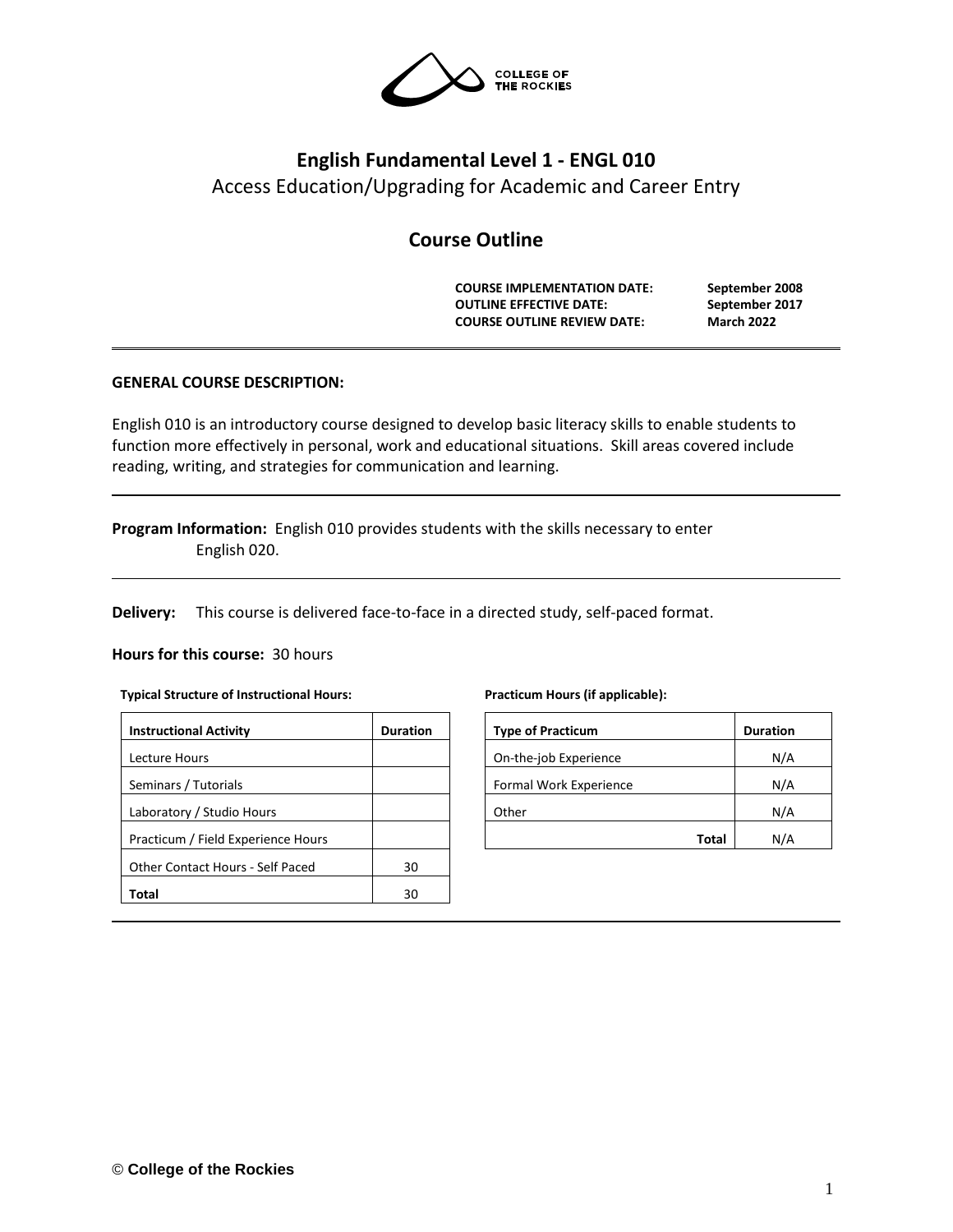Denise Regina, Instructor

Signature

#### **APPROVAL SIGNATURES:**

Department Head Joy Brown E-mail: [jbrown3@cotr.bc.ca](mailto:jbrown3@cotr.bc.ca) Dean of Trades and Technology Dr. Jack Moes E-mail: [jmoes@cotr.bc.ca](mailto:jmoes@cotr.bc.ca)

Department Head Signature

Dean Signature

EDCO

Valid from: September 2017 – March 2022

Education Council Approval Date

#### **COURSE PREREQUISITES AND TRANSFER CREDIT:**

**Prerequisites:** Students must be able to speak and understand English.

**Corequisites:** None

#### **Flexible Assessment (FA):**

Credit can be awarded for this course through FA  $\boxtimes$  Yes  $\Box$  No

Learners may request formal recognition for flexible assessment at the College of the Rockies through one or more of the following processes: External Evaluation, Worksite Assessment, Demonstration, Standardized Test, Self-assessment, Interview, Products/Portfolio, Challenge Exam. Contact an Education Advisor for more information.

**Transfer Credit:** For transfer information within British Columbia, Alberta and other institutions, please visit [http://www.cotr.bc.ca/Transfer.](http://www.cotr.bc.ca/Transfer)

> Students should also contact an academic advisor at the institution where they want transfer credit.

**Prior Course Number:** N/A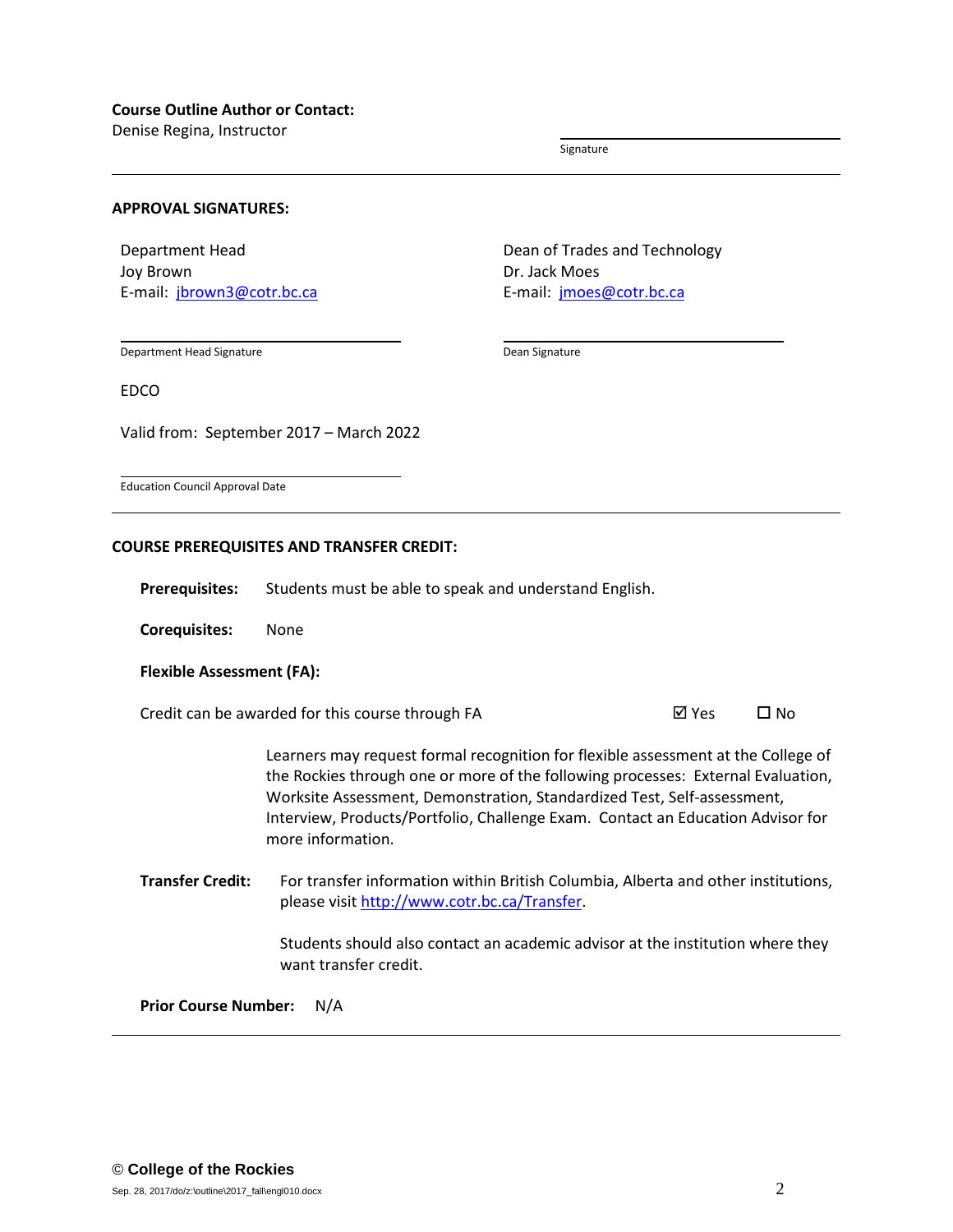## **Textbooks and Required Resources:**

Textbook selection varies by instructor and may change from year to year. At the Course Outline Effective Date the following textbooks were in use:

Directed studies/self paced format: textbooks vary and will be loaned to students for the duration of the course

*Please see the instructor's syllabus or check COTR's online text calculator [http://www.cotr.bc.ca/bookstore/cotr\\_web.asp?IDNumber=164](http://www.cotr.bc.ca/bookstore/cotr_web.asp?IDNumber=164) for a complete list of the currently required textbooks.*

## **LEARNING OUTCOMES:**

Upon the successful completion of this course, students will be able to

| <b>Reading</b>                                                                                                                                                                                                                                                                                                                                                         | <b>Writing</b>                                                                                                                               | <b>Skills and Strategies for</b>                                                                                                                      |
|------------------------------------------------------------------------------------------------------------------------------------------------------------------------------------------------------------------------------------------------------------------------------------------------------------------------------------------------------------------------|----------------------------------------------------------------------------------------------------------------------------------------------|-------------------------------------------------------------------------------------------------------------------------------------------------------|
|                                                                                                                                                                                                                                                                                                                                                                        |                                                                                                                                              | Learning                                                                                                                                              |
| read 100-150 basic and<br>personal sight words,<br>including such functional<br>words as stop, exit<br>identify the meanings of<br>some common symbols<br>(e.g., 8, 5)<br>read simple sentences,<br>٠<br>experience stories and<br>paragraphs containing<br>common sight words and<br>regular CVC words<br>understand the sequence of<br>٠<br>events in a simple story | print or write own name,<br>address or phone number<br>give sentence answers to<br>٠<br>questions using words and<br>phrases in the question | work with help and<br>$\bullet$<br>independently for short<br>periods of time on assigned<br>tasks<br>treat classmates and<br>instructor with respect |

For a complete list of the articulation learning outcomes of this course, please refer to the Adult Basic Education in British Columbia's Public Post-Secondary institutions: An Articulation Handbook located at [http://www.aved.gov.bc.ca/abe/handbook.pdf.](http://www.aved.gov.bc.ca/abe/handbook.pdf)

### **COURSE TOPICS:**

Decoding

• Word attach and phonics

Reading & Comprehension

- $\bullet$  Sight word vocabulary (100 150 words)
- Symbol recognition
- Written directions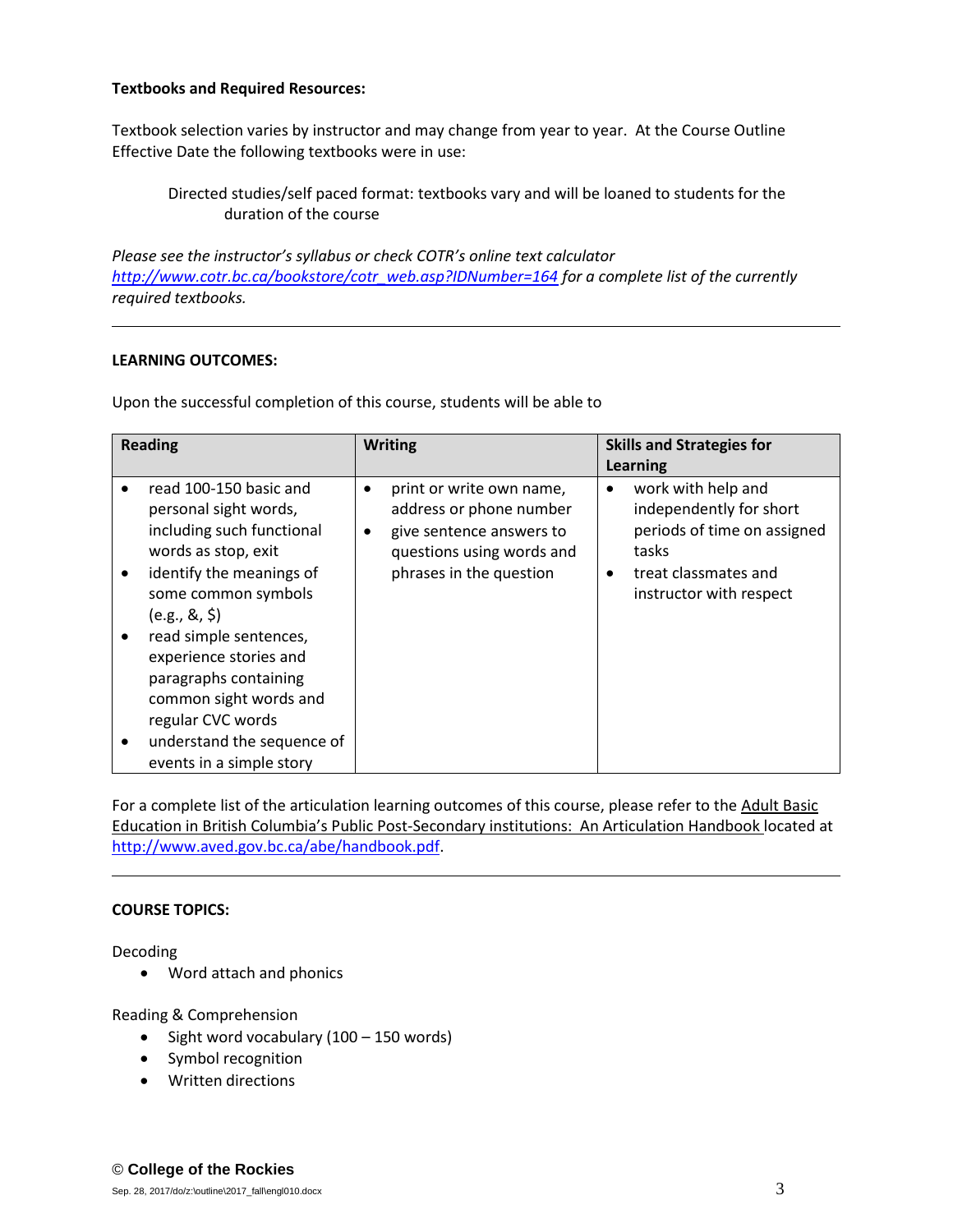## Writing

- Mechanics and spelling
- Using capital letters
- Spelling
- Sentence punctuation

## Writing

- Composition and content
- Writing personal information
- Forms
- Simple sentences

# Personal Learning

- Goal setting
- Organizational skills

*See instructor's syllabus for the detailed outline of weekly readings, activities and assignments.* 

# **EVALUATION AND ASSESSMENT:**

# **Assignments**

To progress in this course students must demonstrate a satisfactory level of achievement in prereading, reading, writing and strategies for learning activities.

*Please see the instructor's syllabus for specific classroom policies related to this course, such as details of evaluation, penalties for late assignments, and use of electronic aids.*

# **EXAM POLICY:**

Students must attend all required scheduled exams that make up a final grade at the appointed time and place.

Individual instructors may accommodate for illness or personal crisis. Additional accommodation will not be made unless a written request is sent to and approved by the appropriate Department Head prior to the scheduled exam.

Any student who misses a scheduled exam without approval will be given a grade of "0" for the exam.